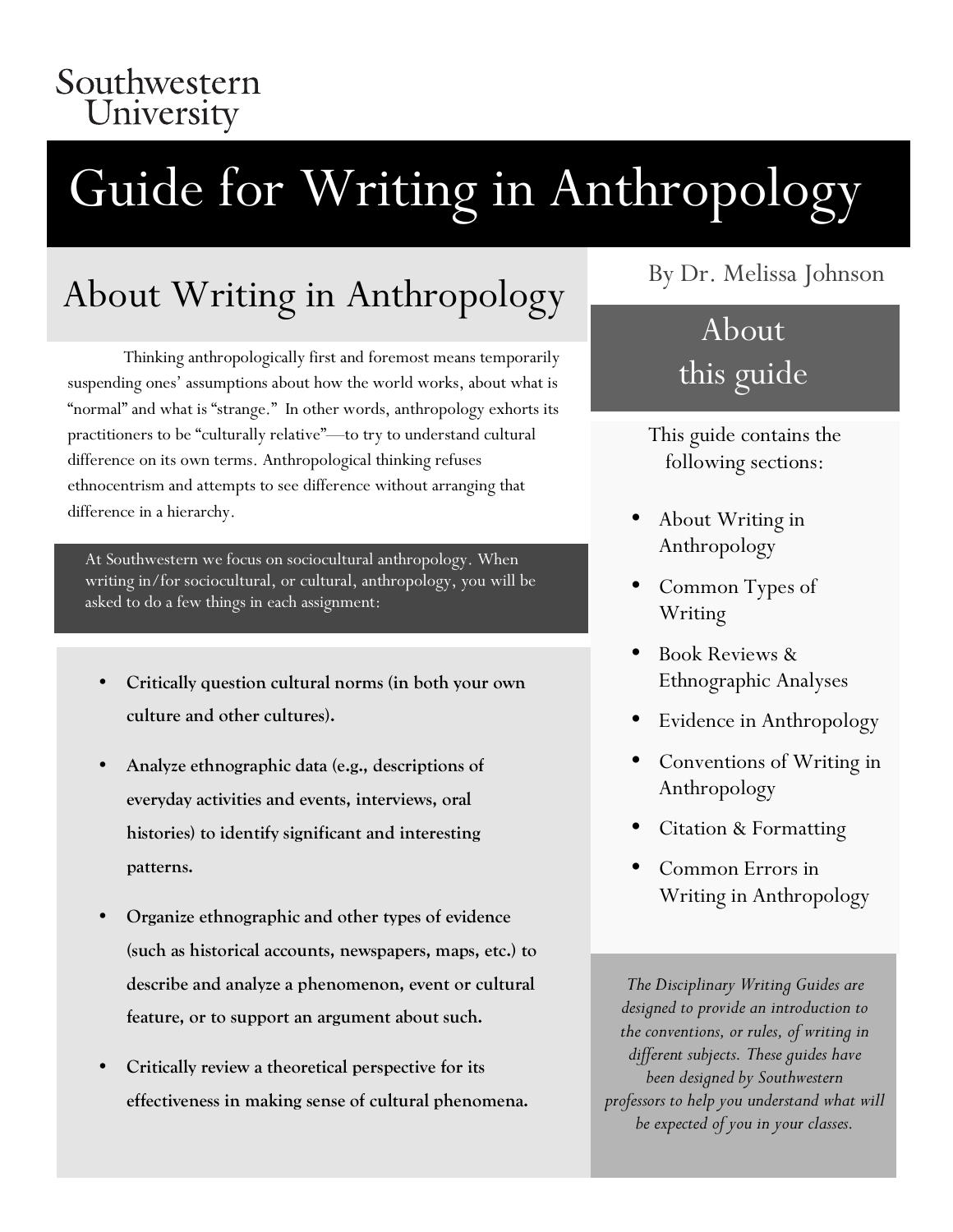# Types of Writing in Anthropology

In your anthropology classes at Southwestern, you will encounter several different types of writing, including:

### Personal Reflection

Journal-entry style personal reflections ask you to connect class material with your own life experiences, beliefs, and emotions. The mechanics of writing matter less in these assignments than authentic engagement with the topic assigned.

Short Essay

Research Paper

Short essay assignments may ask you to engage with (often controversial and challenging) class material. These may be reflective essays (like the journal-entry style reflections described above), or they may ask you to synthesize information and concepts that were covered in class lectures, discussions, and readings. In these essays, the mechanics of writing do matter, and there should be strong organization and development of ideas.

Research papers address a topic that is chosen by the student or assigned by the instructor. These kinds of papers entail putting course content into conversation with other scholarly literature on a topic or theme. You will be expected to do effective searches for information in the library—both among the library's book collection and through the electronic databases that hold journal articles. Typically, you are not limited to books and articles that are strictly 'anthropological,' but you will be expected to find material from a range of disciplines that addresses the topic you are writing about. These articles and books will then need to be synthesized and organized to speak to the argument you plan to make. Research papers must be well organized, with each section building upon the others and supporting the main argument of the paper. Sources should be cited as they are used; it is not necessary to use direct quotations. A list of works cited should be included at the end.

As an anthropology student at Southwestern, you'll also be expected to write book reviews and analyses of ethnographic data. You will encounter these latter assignments as either a short paper on a small set of data in Introduction to Cultural Anthropology, or as a longer more in-depth analysis of a larger set of data in the Ethnographic Methods class. Below you will find a further explanation of these two common types of writing.

# A Closer Look:

Book Reviews and Ethnographic Analyses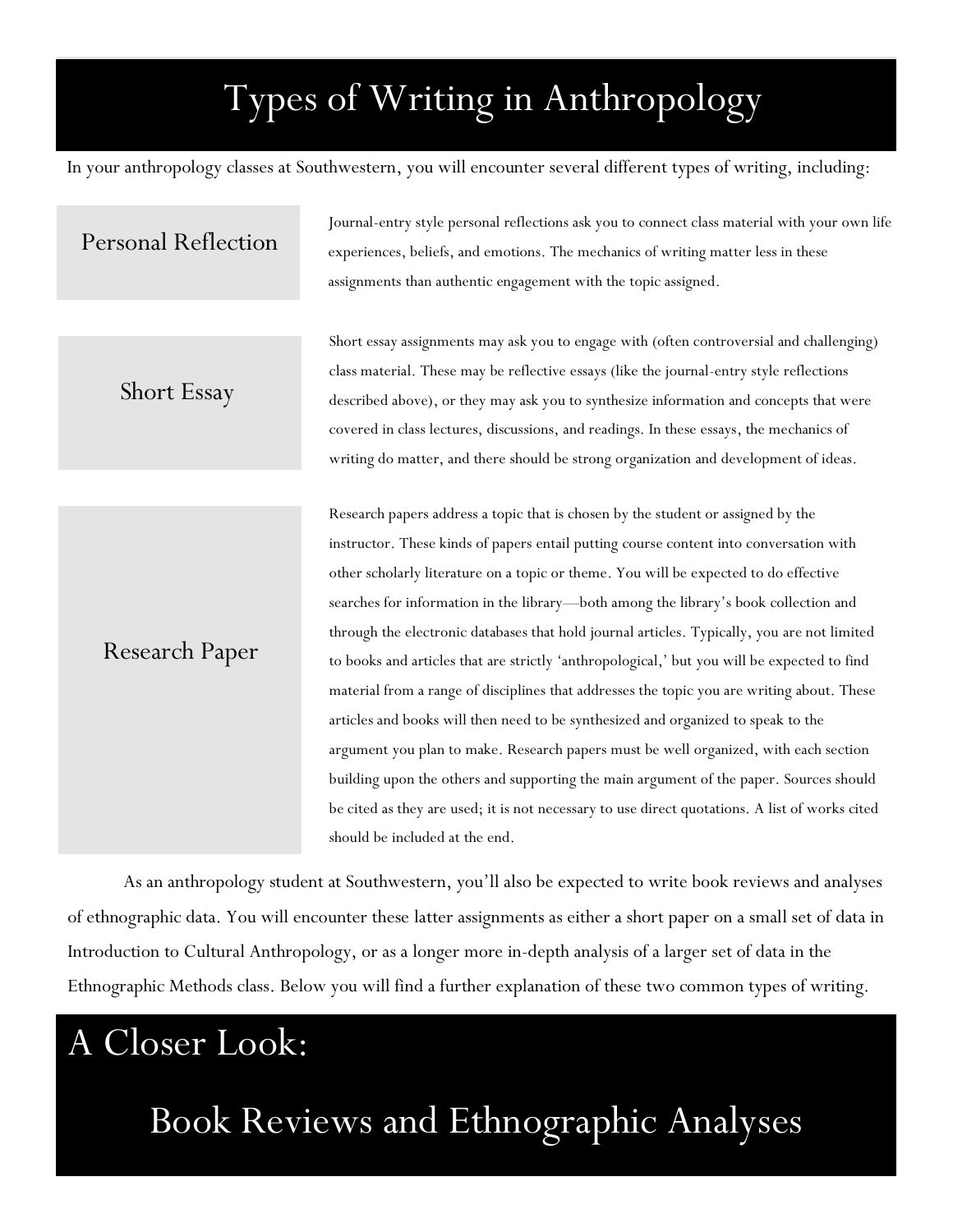### Book Reviews

In the SU anthropology program, book reviews are **not** book reports summarizing the content of a book. Rather, book reviews are essays that **critically** evaluate the effectiveness of a text in fulfilling its stated goals and in relationship to the content of the course in which it is assigned. Reviews should be like the book reviews found in academic journals (such as *American Ethnologist, American Anthropologist, Ethnos, Journal of the Royal Anthropological Institute* and other similar journals). Reviews describe what the author tries to accomplish in the text and how they make their point. They include a discussion of what evidence is provided and how it is used, and they evaluate how well the author achieved their goal in writing the book. Additionally, book reviews should describe the theoretical perspective and/or main concepts the author uses to make their argument. Finally, effective book reviews find the connections between the material covered in the book and the themes and concepts addressed in the course in which the review is assigned.

### Ethnographic Analyses

A number of anthropology courses require students to engage in ethnographic analysis. You will collect ethnographic data (through participant observation and interviewing) and analyze this data for any patterns and cultural meanings that emerge. You will then write up rich ethnographic description, or detailed physical descriptions of the places and people involved, as well as descriptions of how people behave and interact. Often, assignments will ask you to connect the ethnographic data you've created to scholarly literature on related topics; thus you will be expected to conduct a search of relevant scholarly literature through the library and its electronic databases. One hallmark of our anthropology program is our close attention to the production of knowledge—the question of how knowledge is made legitimate and academic. Because of this we ask students to take a reflexive approach to their ethnographic writing. You **should** use "I" and clarify who **you** are in relationship to the research you've conducted and the analyses you put forth. Excellent ethnographic analysis will include all of the above elements and will be coherently organized around a broader point that you are making with the analysis.

### Evidence in Anthropology

You may be asked to use any of a wide array of types of evidence.

For assignments asking you to engage in ethnographic analysis, you are expected to use your own field notes (the notes you write describing the cultural phenomena you are studying, your accounts of your own participant-observation in the cultural context on which you are focusing), or transcripts of interviews or oral histories you have conducted. These kinds of sources can either be summarized in the paper in which they are used, or they may be directly quoted. You may also use newspaper or magazine articles, websites, advertisements, or a range of other materials.

For book reviews, you will use the text of the book as their evidence. In mid- and upper-level courses, students who write research papers or contextualize their ethnographic analysis in related scholarship will be expected to use information from scholarly journal articles and academic texts that contain information on their topics. The best place to begin your search for scholarly articles and books is the library's main catalog, which leads to World Cat, the largest database available for journals (and books), which offers extensive, immediate access to the full text of articles. JSTOR is also good, but has a five-year publication delay, so you will not find sources for the most recent five years available in that database. The library also has a rich collection of both monographs and edited volumes that can be useful, and a very useable interlibrary loan service. Remember: any student paper that includes reference to published sources should include a works cited list.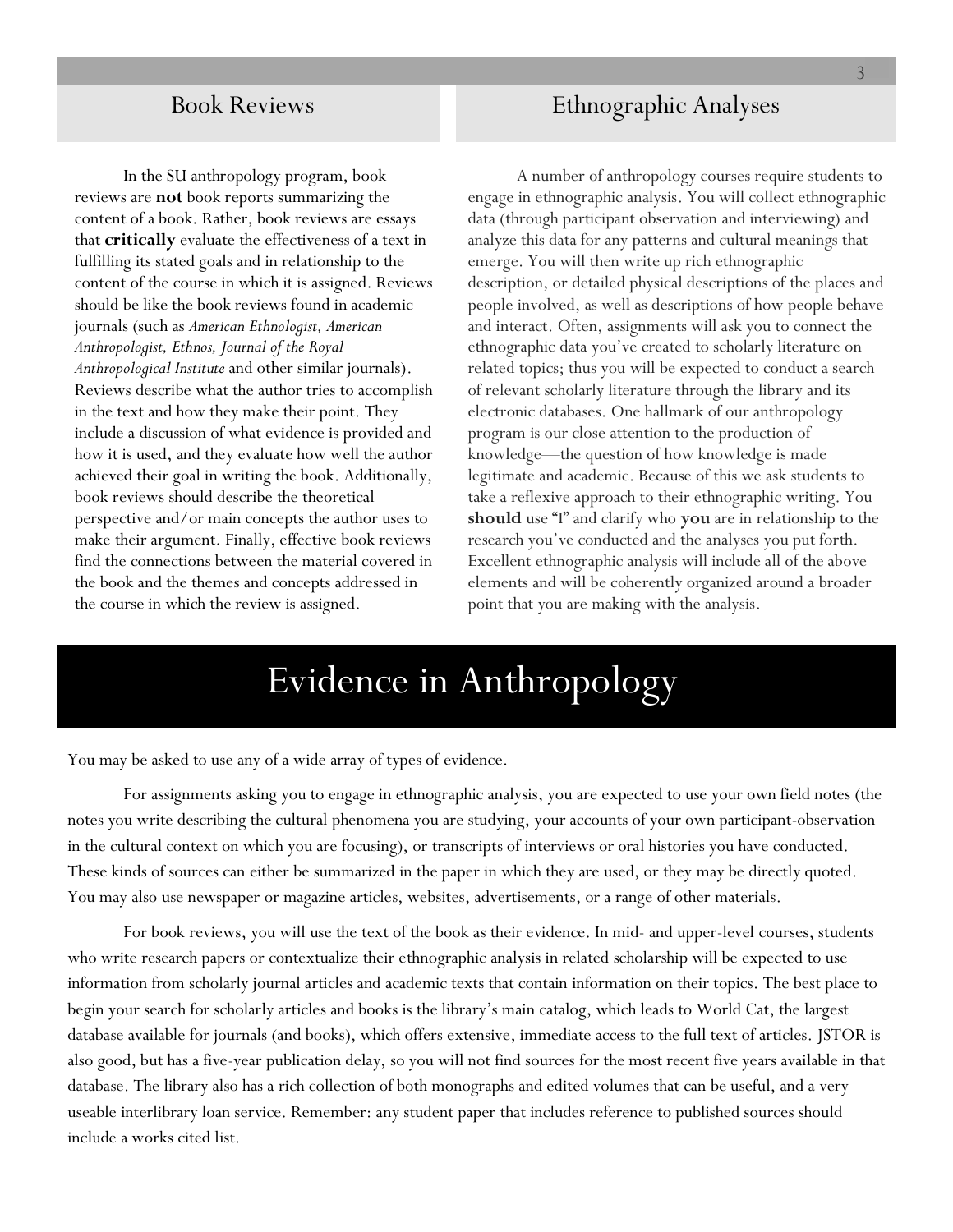#### **To Quote or To Paraphrase?**

When you use your own ethnographic data, you are encouraged to directly quote your research participants (from interview transcripts and oral histories, newspaper articles, or historical documents, etc.). However, when using information from journal articles and academic texts, you should aim to summarize, paraphrase, and synthesize as much as possible. Anthropology courses are sequenced to help you master the skills required to synthesize (find common themes and connections between a number of scholarly texts) scholarly literature by the time you reach the capstone course. Paraphrased material should be cited at least once per paragraph, or, if several sources are used in a paragraph, at the end of each sentence in which the source is used.

If there are short quotes that perfectly capture a central point a writer is aiming to make, it is acceptable to quote the sources. Quotations three lines or shorter should remain in the text, and should be indicated with quotation marks, and followed by a parenthetical phrase indicating author, date of publication, and page number on which quote appeared). Quotations longer than three lines should be "blocked": located on a line below and indented on either side by 0.5 inches (and should include source information at the end the parenthetical as indicated above).

# Conventions of Writing in Anthropology

#### **Use of the first-person "I"**

In anthropology papers, it is often acceptable to use the pronoun "I" to make the writer visible to the audience. This pronoun should be used judiciously depending on the assignment.

Clearly, anthropology instructors want students to use "I" and express their opinion in the journal-type assignments. Using "I" is also expected in ethnographic analysis. But because these papers are not primarily about the student, but rather about the cultural phenomena being analyzed, we expect a more judicious use of "I." For critical book reviews, research papers and the literature review (particularly the related scholarship section) for the methods and capstone papers, the use of "I" would be less appropriate.

#### **Active vs. Passive Voice**

We encourage you to use the active voice, but we also recognize that beautiful writing may contain both active and passive voices. However, just as using "I" reveals the author to the audience, active voice makes the "actor" or "subject" front and center, which is something we generally aim for—we want the people we study to be as present as possible in our writing.

#### **Verb Tense**

What tense to write in is a challenging issue. The most important point related to this is consistency. The second point to remember is the problem of creating a false sense of authority and surety through using the present tense in describing cultural phenomena, and yet at times a writer will indicate that something is an ongoing still present feature of what is

being described. Be aware of these issues, aim for consistency and the anthropology instructors will work with you to find the best way to use tense in your writing.

#### **A Note on Style**

Readers in anthropology appreciate beautiful writing with elegant style. Complex sentences are welcome and should be mixed with shorter sentences. You should aim for beautiful, clear, elegant and evocative style. Particularly in papers that include ethnographic analysis, we encourage students to write as rich and thick an ethnographic description as possible. You should aim to conjure up the experiences you had, the events and interactions you witnessed, for their readers. Metaphor and other figures of speech are welcome. Of course this kind of rich writing should be well matched with clarity!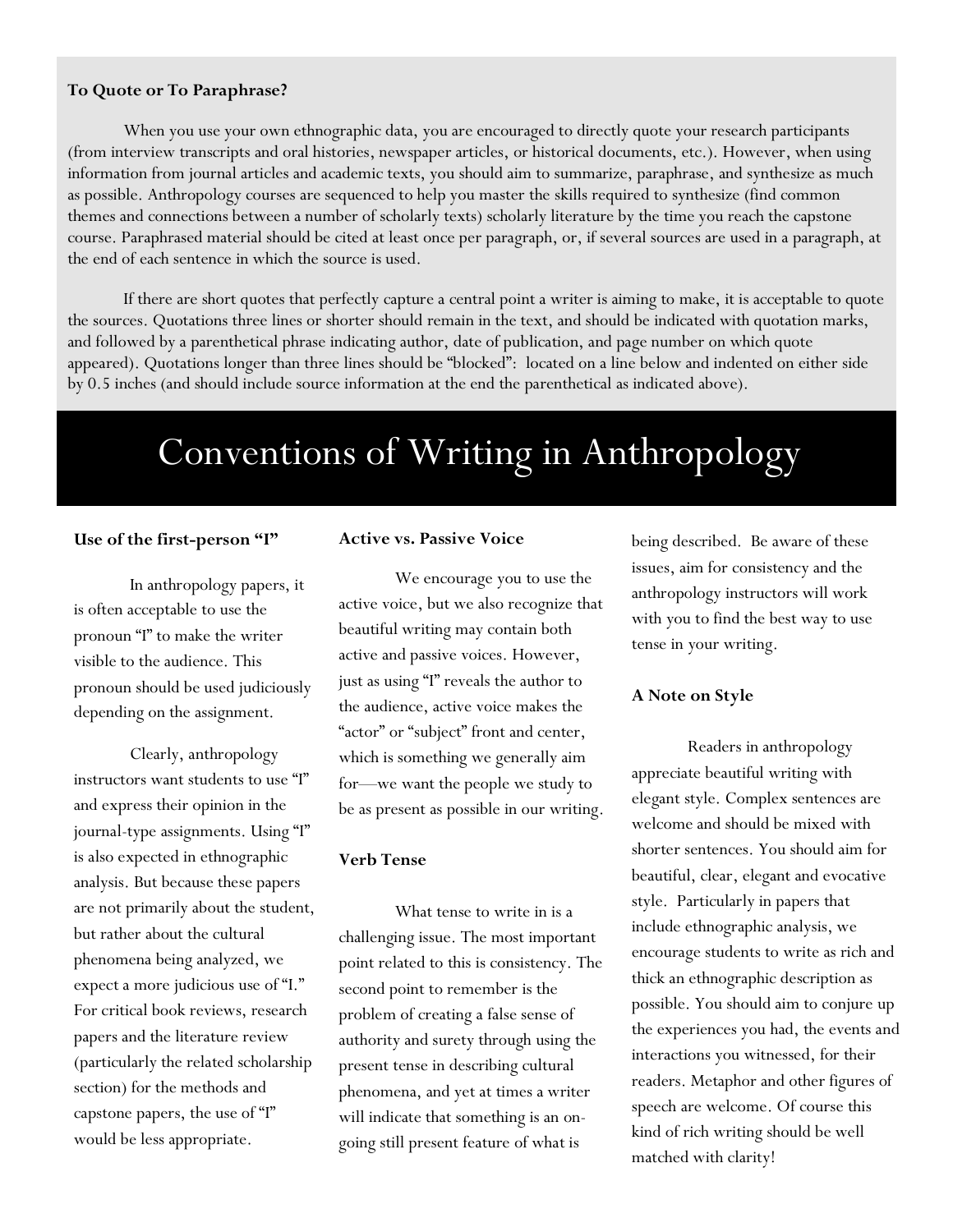## Citations and Formatting

It is conventional in anthropology to use parenthetical in-text citations to indicate a scholarly source, and then a works cited list at the end of the paper that includes all sources used in the paper. Using footnotes to indicate sources is relatively uncommon in anthropology. As a discipline, anthropology does not have as uniform a practice of citation style as (for example) psychology does. Each main anthropological journal has its own particular citation style. Thus, the most important point regarding citation style is **consistency** within a paper. Instructors may assign a specific citation style, or else students should choose one style and use it consistently. You should take care with on-line bibliography generators. These often will create errors in your reference list. Carefully proofread your works cited list and your in-text citations, using a guide to the citation style you are using to ensure your paper conforms to the style. As a department, we provide some information on the Chicago B (author-date) style that is close to a number of the styles that different journals use. Look for such a style guide on moodle sites for your course, or in the "Student Resources" section of the Debby Ellis Writing Center website.

You should feel free to use either footnotes or endnotes to add additional comments or notes about a point in the paper. However, anthropology does not use footnotes or endnotes as a format for citing sources. Sources are cited in text and a works cited list should be the last page(s) of the paper.

### How to Avoid Some Common Errors

One of the most common errors in anthropology papers is some kind of **ethnocentrism, or lapse in cultural relativism.** This is often expressed through erroneously attributing an emotion or value to why people are doing what they are doing. For example, if a student noted that all the men at a party were winking at each other for ten minutes, they cannot assume they know **why** unless they actually spoke to each man. Therefore, they cannot write that this was an example of, say, "sexism" on the part of the men. Sometimes, in book reviews, students will make comments about how "weird" something is—again, that is not how anthropologists think. **Something might be different, but we do not judge those differences.** 

One of the most difficult aspects of writing upper level ethnographic analysis papers is **identifying the best related scholarship**, and **ensuring that the thick ethnographic description, the analysis of the moment, and the related scholarship all fit together well.** You should not freak out if that seems hard: it is hard.